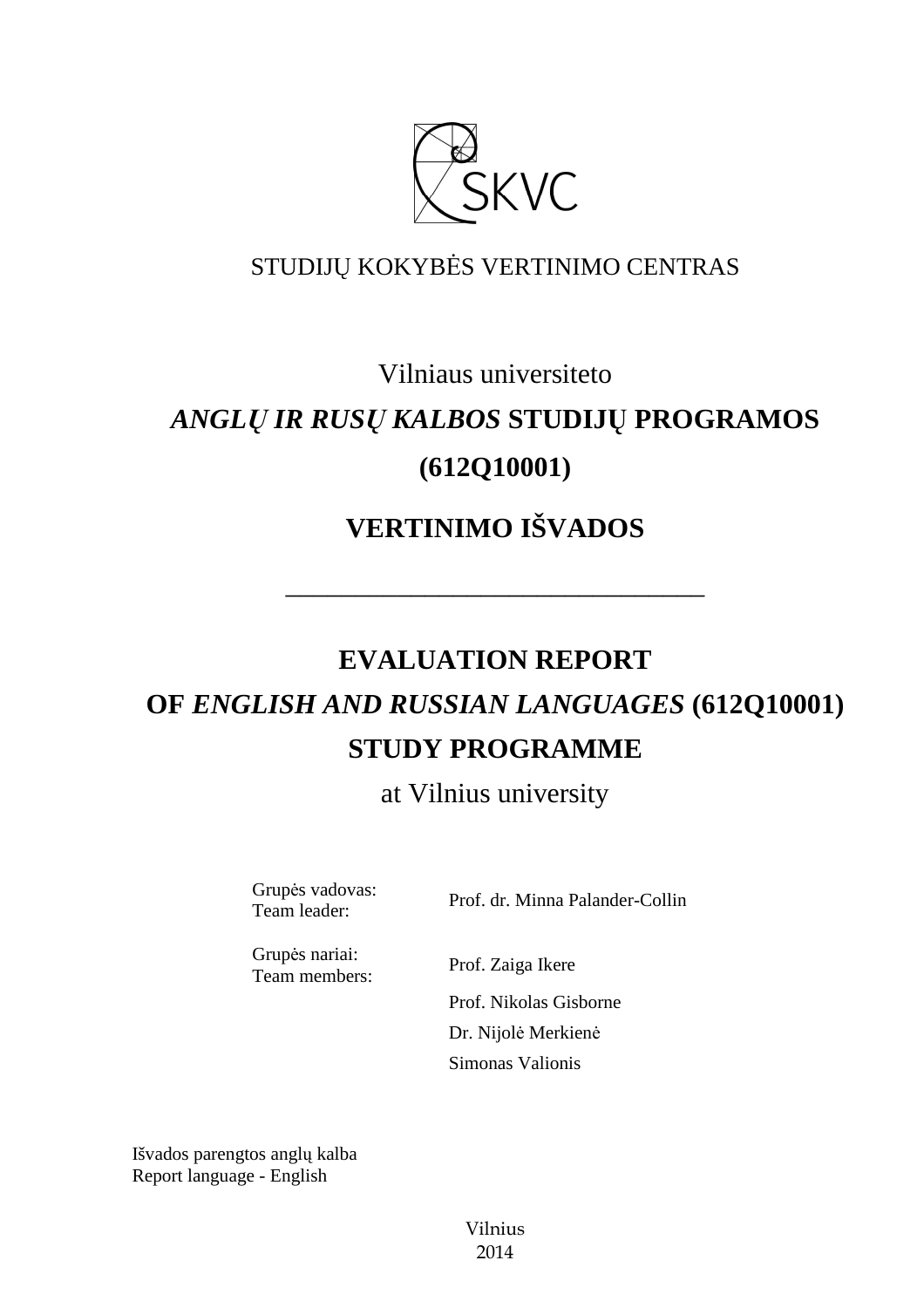#### **DUOMENYS APIE ĮVERTINTĄ PROGRAMĄ**

| Studijų programos pavadinimas                           | Anglų ir rusų kalbos                                                                                        |
|---------------------------------------------------------|-------------------------------------------------------------------------------------------------------------|
| Valstybinis kodas                                       | 612Q10001                                                                                                   |
| Studijų sritis                                          | Humanitariniai mokslai                                                                                      |
| Studijų kryptis                                         | Lingvistika                                                                                                 |
| Studijų programos rūšis                                 | Universitetinės studijos                                                                                    |
| Studijų pakopa                                          | Pirmoji                                                                                                     |
| Studijų forma (trukmė metais)                           | Nuolatinė (4 m.)                                                                                            |
| Studijų programos apimtis kreditais                     | <b>240 ECTS</b>                                                                                             |
| Suteikiamas laipsnis ir (ar) profesinė<br>kvalifikacija | Lingvistikos bakalauras                                                                                     |
| Studijų programos įregistravimo data                    | švietimo<br>ir<br>Respublikos<br>mokslo<br>Lietuvos<br>ministro 2002 m. birželio 14 d. įsakymu, Nr.<br>1093 |

#### **INFORMATION ON EVALUATED STUDY PROGRAMME**

–––––––––––––––––––––––––––––––

| Title of the study programme.                          | <b>English and Russian languages</b>                                                                                                  |
|--------------------------------------------------------|---------------------------------------------------------------------------------------------------------------------------------------|
| State code                                             | 612Q10001                                                                                                                             |
| Study area                                             | <b>Humanities</b>                                                                                                                     |
| Study field                                            | Linguistics                                                                                                                           |
| Kind of the study programme                            | <b>University Studies</b>                                                                                                             |
| Study cycle                                            | First                                                                                                                                 |
| Study mode (length in years)                           | Full-time, 4 years                                                                                                                    |
| Volume of the study programme in credits               | <b>240 ECTS</b>                                                                                                                       |
| Degree and (or) professional qualifications<br>awarded | <b>Bachelor of Linguistics</b>                                                                                                        |
| Date of registration of the study programme            | 14 of June 2002, under the order of the Minister<br>of the Ministry of Education and Science of the<br>Republic of Lithuania No. 1093 |

Studijų kokybės vertinimo centras ©

The Centre for Quality Assessment in Higher Education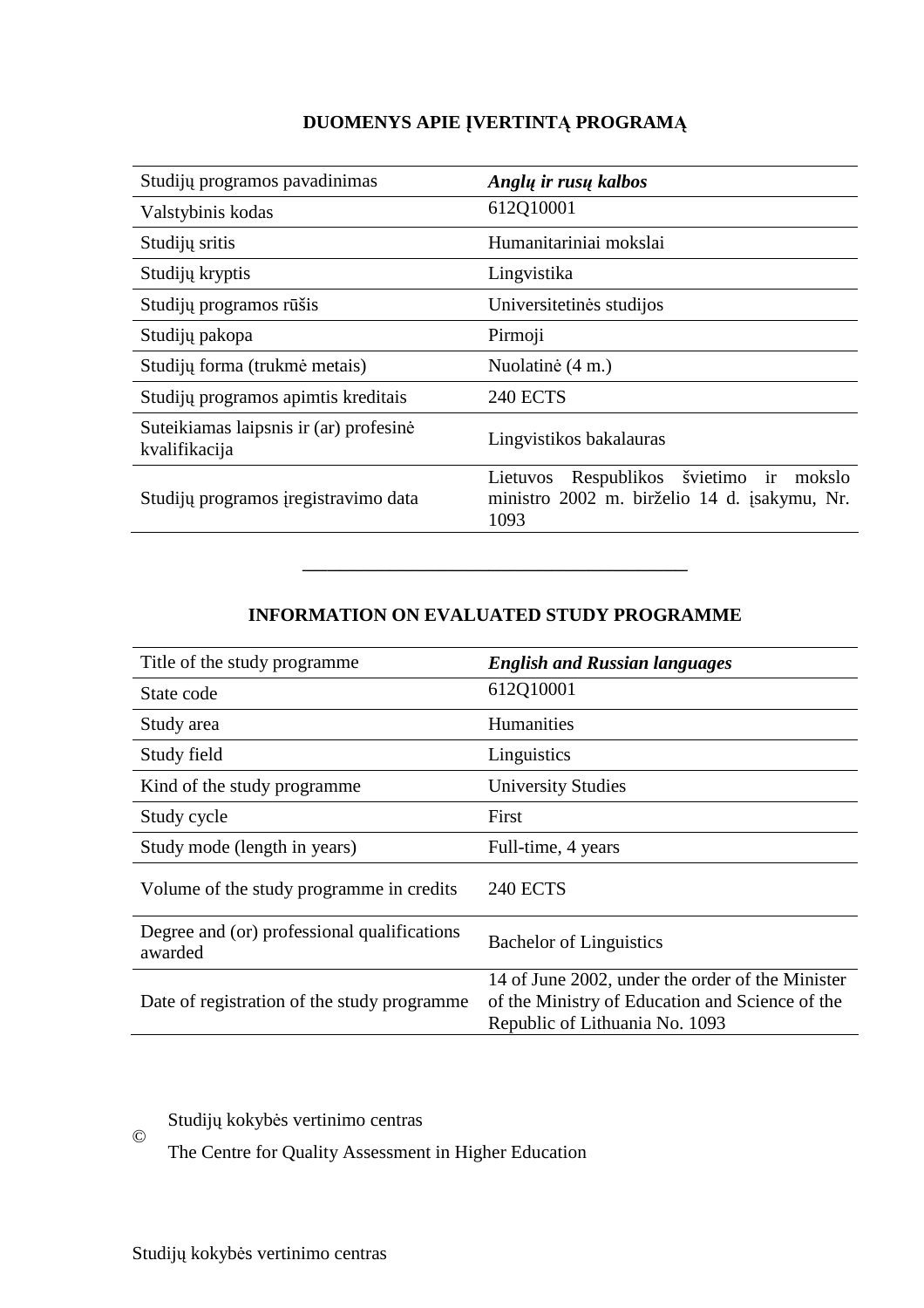### **CONTENTS**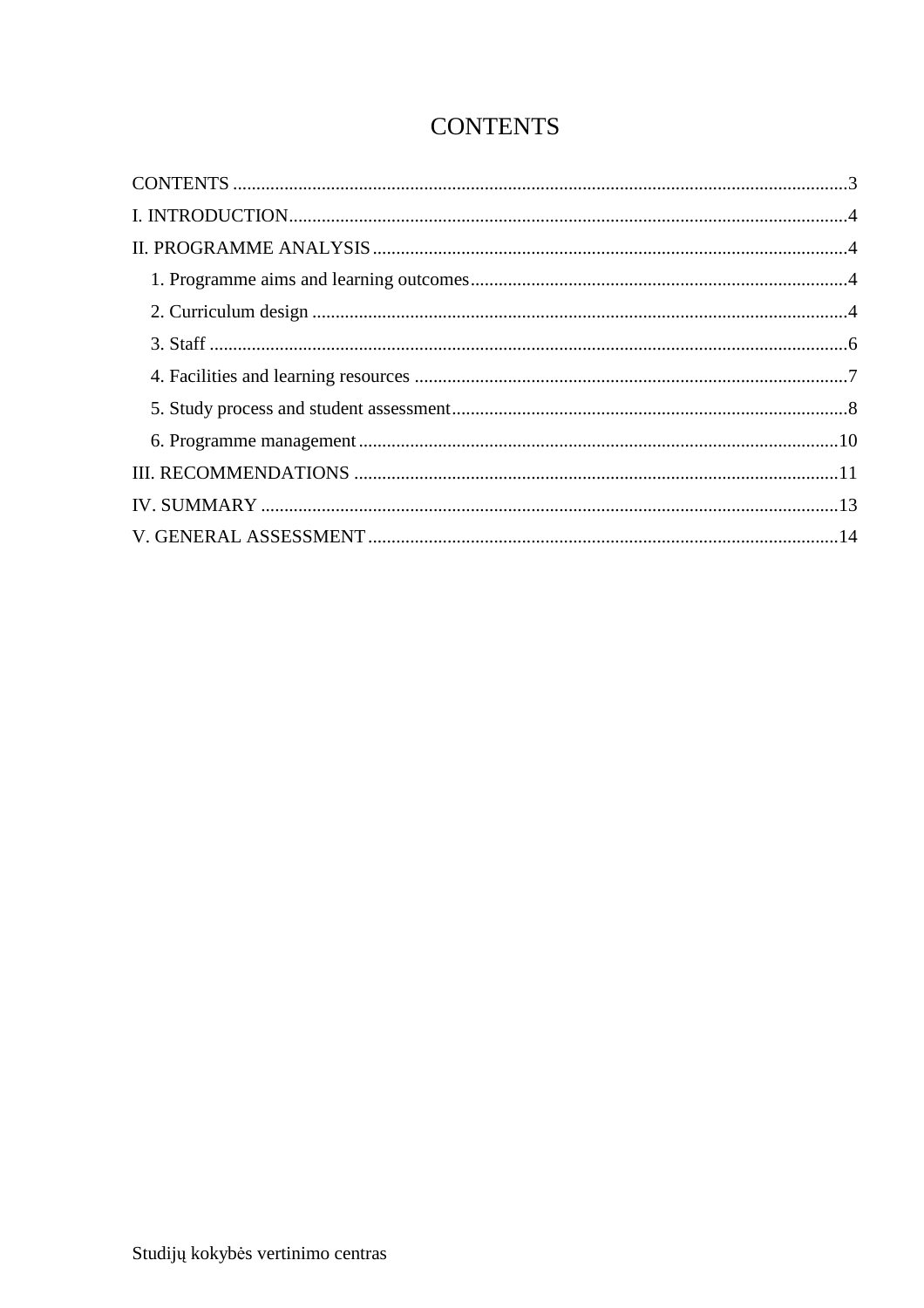#### I. INTRODUCTION

This Report presents the results of the external evaluation of the Bachelor (BA) study programme English and Russian Languages offered by the Institute of Foreign Languages, Vilnius University. The programme was registered on 14 June 2002 and launched first at Kaunas Faculty of Humanities. Based on the assessment of demands of the Lithuanian labour market, a decision was made on 1 September 2009 to offer the programme also at the VU Institute of Foreign Languages. During 2009–2013, 27–35 new students have been admitted to the programme each year.

The Evaluation process of the study programme English and Russian Languages was initiated by the Centre for Quality Assessment in Higher Education of Lithuania nominating the external Evaluation Team of Experts formed by the team leader, professor Minna Palander-Collin (University of Helsinki, Finland), professor Zaiga Ikere (Daugavpils University, Latvia), professor Nikolas Gisborne (University of Edinburgh, UK), Dr. Nijolė Merkienė (Lithuania) and student representative Simonas Valionis (Lithuania).

For the evaluation, the following documents have been considered:

- 1. Law on Higher Education and Research of Republic of Lithuania;
- 2. General Requirements of the First Degree and Integrated Study Programmes;
- 3. Methodology for Evaluation of Higher Education Study Programmes;

The Evaluation is based on the Self-Evaluation Report (SER) and its annexes prepared in October 2013 and the site visit on 24 February 2014. During the visit the Expert Team met all the required groups including administrative staff, staff responsible for the preparation of the SER, teaching staff, students, graduates and social partners. The Team also examined students' course papers and visited auditoriums, libraries, and other facilities. After the Expert Team discussions and additional preparations of conclusions, general remarks of the visit were presented. After the visit, the group met to discuss and agree the content of the report, which represents the Expert Team consensual views.

One of the most distinctive features of the programme is its massive responsiveness to the views of the students and wider community.

#### II. PROGRAMME ANALYSIS

#### *1. Programme aims and learning outcomes*

The aim of the Study Programme is to develop communicative skills in English and Russian to the CEFR levels C1–C2 and to provide students with practical translation and interpretation skills as well as skills in linguistic research. The learning outcomes include six general competences and eight subject competences in the areas of English language and English linguistics, Russian language and Russian linguistics, intercultural communication, literature in the English and Russian languages, history of culture of Russia and English-speaking countries. Tables given in SER have been developed to show which competences are developed in each course. During the visit we heard that learning outcomes presented in the SER were discussed in the Study Programme Committee, in the SER group as well as with the teachers. The teachers of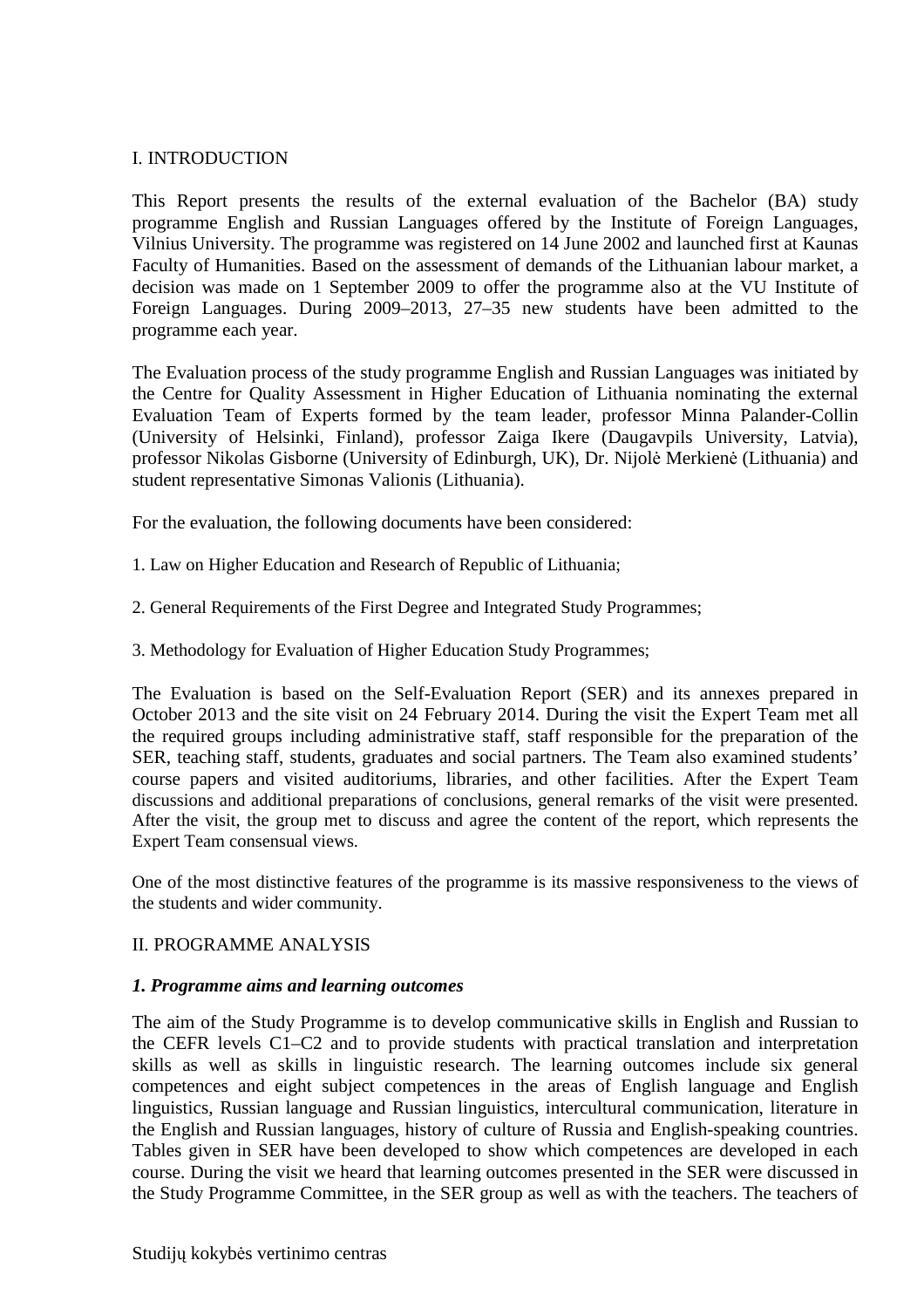the programme expressed clear views of what they want to achieve and the students were well aware of the learning outcomes and requirements of the courses and said that these are explained at the beginning of each course. The Expert team agrees that learning outcomes are well defined and clear.

The programme is very clearly based on the labour market demand of multilingual professionals who can be employed e.g. in public institutions, public and private Lithuanian and foreign business enterprises, travel agencies, printing and publishing houses, and cultural centres. The importance of the knowledge of both English and Russian stems from the geopolitical position of Lithuania, and during the visit the social partners emphasised that the knowledge of the two languages is a key to good jobs in Lithuania. Graduates also felt that the programme had been a good basis for their current jobs (two graduates) or Master (MA) studies (one graduate).

The name of the programme, its learning outcomes, content and the qualifications offered are compatible with each other, although the programme is oriented to practical language skills to the extent that the degree of BA in Linguistics seems somewhat misleading. For example, a degree of BA in Applied Linguistics would be more accurate in relation to the content and learning outcomes of the programme.

#### *2. Curriculum design*

The degree is designed to produce graduates who have a wide knowledge of both English and Russian, and whose competence in these two languages is embedded in a wider cultural context. Accordingly, a substantial part of the degree is given over to practical work on Russian and English language studies, with translation becoming increasingly important in the final two years. The study subjects are therefore not spread evenly as the importance of translation grows only towards the final years, but this is clearly a deliberate design feature of the degree, and is intended to ensure that the graduates of this programme meet the learning objectives. There is an appropriate spread and range of modules across literary, linguistic and cultural studies given the overall objectives of the degree and the modules are consistent with the type and level of the studies.

According to the self-assessment report material, the curriculum design meets the legal requirements. However, it was evident from the self-assessment report, and this became clearer in the meetings during the visit, that the process of modularisation was not complete, and that with the permission of the Senate—the department was still running a pre-modularisation curriculum. It would be appropriate for the department to modularize the programme in line with current practice elsewhere in the University—we note that the degrees in the Faculty of Philology are now fully modularized, and the challenges are largely the same—and this might lead to some appropriate revision to course content. The modularization might also help students incorporate modules on specific subject areas like logistics, IT or accounting in their degree; such a need of knowledge was pointed out by social partners in the meeting.

With two provisos, it is clear the modules are relevant to the learning outcomes. The first proviso is that the linguistic content of the language-specific modules could be increased, to ensure that the students meet the final learning outcome of having research competence in linguistics. That said, the content of the final BA thesis was adequate in terms of the linguistics content. The second proviso is that in the list of subject-specific learning outcomes, it is claimed that one learning outcome is interpretation (L.O. 13). There are no courses in Interpretation, and the practicum is a Translation practicum. Interpretation and translation are different disciplines.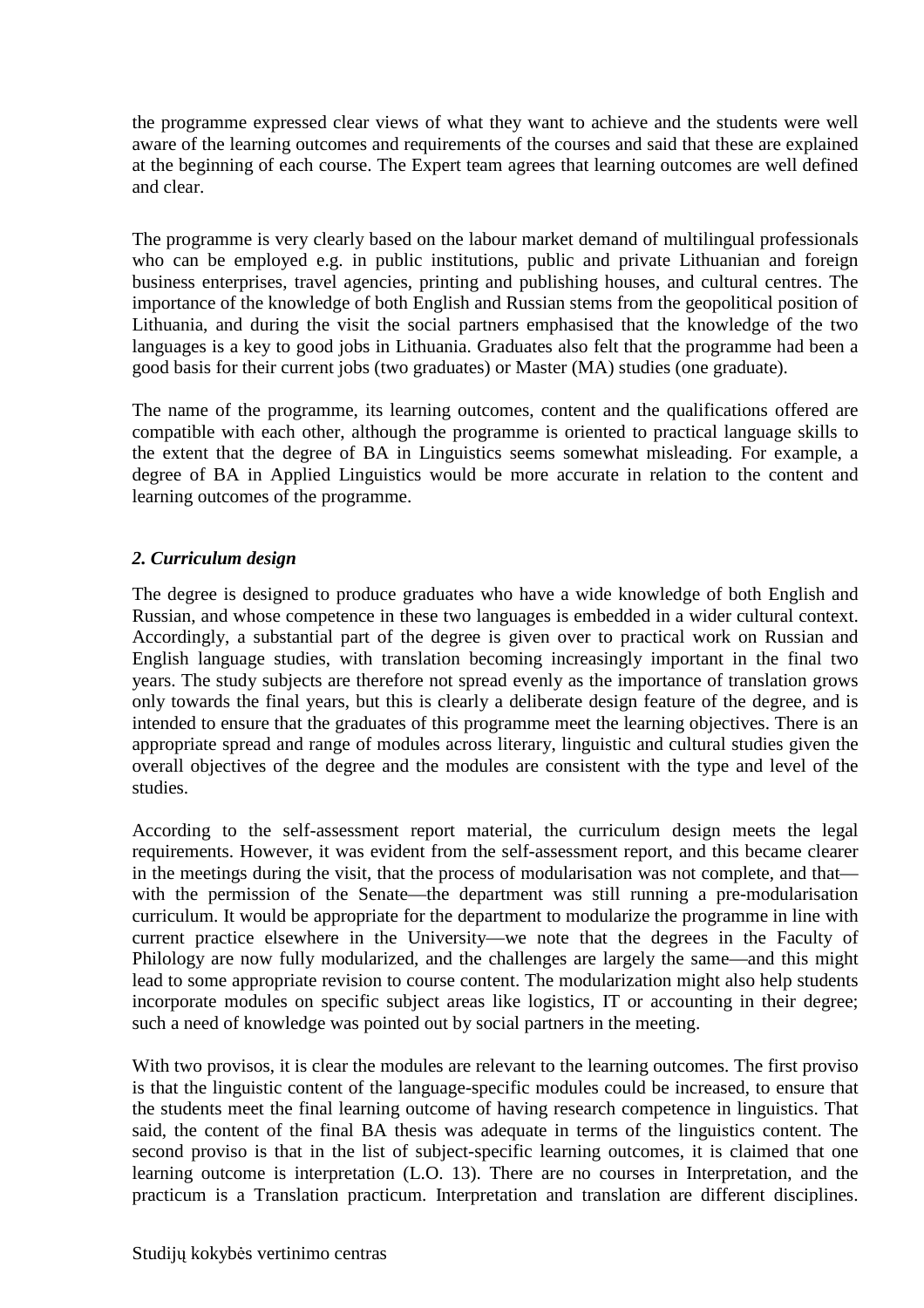Arguably, it would be appropriate to change the degree from a BA in Linguistics to a BA in Applied Linguistics, in that the main objectives of the degree are to graduate highly proficient users of English and Russian. The BA theses that the Expert Team saw were largely excellent and indicated that the students had been well trained through this programme.

The scope of the programme is sufficient to meet the learning outcomes and it was clear from the meetings with the students and graduates that the degree was largely successful. One issue that came up in the meeting with the students was that the linguistics was largely taught in the English classes. Russian and English have different linguistic traditions, and the students would like to see the department bring a more focused approach to the teaching of linguistics in the two languages so that the methods of analysis and questions approached harmonised better. It might be appropriate to offer a course in a theoretically oriented course where Russian and English offered different challenges. One obvious area would be aspect, another definiteness. The point would be to offer the students the experience of facing the challenge of linguistic analysis using the tools of modern contemporary linguistics.

This is a modern and successful programme which achieves its main purpose, which is to produce graduates who have a very high level of communicative ability in English and Russian.

#### *3. Staff*

The study programme is provided in accordance with the relevant legal acts (The Order of the Minister of Science and Education , 9 April 2010 Order No. V-501) and other legal acts of the Republic of Lithuania.

The majority of the study field subjects (i.e. 17 out of 22) are covered by researchers with a doctor's degree. The programme is implemented by two professors, 5 associate professors, 5 lecturers with a doctor's degree, 1 doctoral student, 6 lecturers and 2 assistants. The lecturers' qualifications are adequate to achieve the expected learning outcomes. The age of the academic staff varies; there have been no complaints whatever from students concerning their teachers' age. The programme is thus run by experienced and highly qualified academic staff with corresponding scientific degrees, and also distinguished lecturer practitioners, among them native speakers. This fact is a significant asset for a foreign language programme.

There is an established system of teaching staff evaluation according to various criteria. Every five years all academic staff participates in a re-evaluation process for academic positions. This process was approved by the VU Senate Committee on 23 February 2010. The document envisages several steps to evaluate the applicants' academic and research activities. Besides the minimal requirement of a MA degree, for higher positions various requirements are taken into account including 1) the number and quality of publications (articles, monographs, etc.), 2) participation in international and national research conferences, 3) supervision of doctoral thesis, 4) teaching load, 5) teaching materials and other publications, 6) applied research, and 7) participation in projects.

In order to manage the teachers' research and teaching workload, the University has produced relevant documents. Workload standards are approved at a meeting of the Council of the Institute (30 April 2010, Protocol No.2) in compliance with the provisions of workload management of the VU Senate Committee on 18 March 2010. Workload proportions can be seen in SER (p. 32). The discussions with the teaching staff, however, revealed the fact, that for assistants and lecturers, with 576–620 hours of teaching, the required research results and academic development in this respect is a tough job requiring sacrifices of one's free time and vacations. This fact does not make an academic career at higher educational establishments appealing for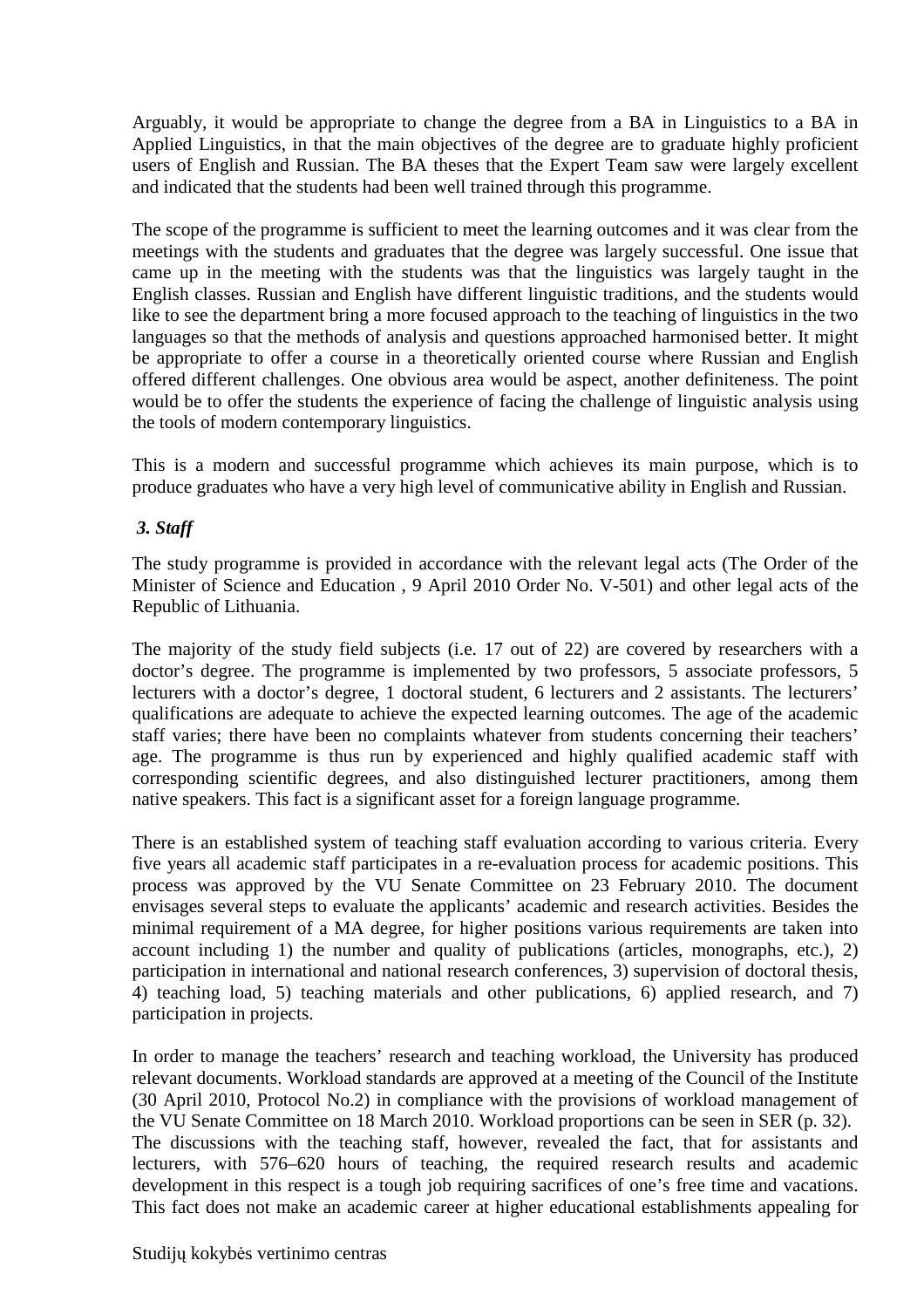the younger generation in general and for those working in English philology in particular. As indicated in the SER (p. 28), the turnover of the personnel working in the programme is not high.

Avery positive aspect of the programme is that in order to facilitate the high standards of the programme visiting professors arrive every year through various exchange programmes and the staff of the programme in their turn participates in various teacher exchange programmes (SER, pp. 28-29).

The teaching staff publish their research findings in monographs, dictionaries, in Lithuanian and foreign scientific journals, and in the international scientific journal *Verbum* issued by the Institute. The staff develops their research potential and didactic qualifications through participating in various international research projects (SER, p. 30), international and local conferences, and qualification upgrading courses abroad.

As to conference participation, it has to be remarked, that the academic staff is financially granted the possibility to present their research achievements at local and international conferences. The financial support is ensured by the Research Council (Faculty and University). It amounts to 500 Lt for conferences in Lithuania and up to 5000 Lt for international conferences abroad. It has to be noted that during the site visit there were no complaints from the teaching staff about the cases of having been denied this support from the Faculty Research Council. The general feeling in this respect, however, is (and it is marked as a weakness of the programme in SER, p. 33) that due to inadequate funding in general, the teaching staff is expected to upgrade their qualifications by partially paying themselves, hence they are not always able to afford it.

Much attention is paid to the development of the lecturers' didactic competences. One of the measures that stipulate teachers' motivation to raise their didactic competence is the election of the best lecturer of the year organized at the University level. The lecturer is elected taking into account certain assessment criteria recommended by the VU Quality Management Centre, among them being such as the application of research activity in the study process, the application of innovative methods, students' feedback, personal characteristics, etc. This is highly commended by the Expert Team.

The teaching staff of the programme is involved in research projects directly related to the study programme being reviewed. The staff improves their research and academic quality, widens their international contacts by visits to foreign universities and by participating in the ERASMUS exchange programme. In the future, it is recommended that the administration of the programme should ensure the possibility for the staff to employ sabbaticals, embracing a greater number of the staff, including junior members. At present this opportunity is limited due to the considerable teaching load.

#### *4. Facilities and learning resources*

The study space provided by the Institute of Foreign Languages for this programme seems adequate both in size and quality, as in total there are 8 classrooms (6 for smaller groups and 2 for larger groups), from which 2 are specialized lecture rooms equipped with multimedia and wireless internet. The Institute also has 4 TV sets, 2 laptop computers, 2 portable projectors, overhead projectors used by teaching staff and students. The students also have an opportunity to use 3 special lecture rooms for group work in the central library of Vilnius University.

The Institute is involved in projects of EU structural funds which are aimed to upgrade the infrastructure and basic educational equipment applied in the field of humanities. As a result of the project, the Institute now has multimedia equipment updated as well as 2 new lecture rooms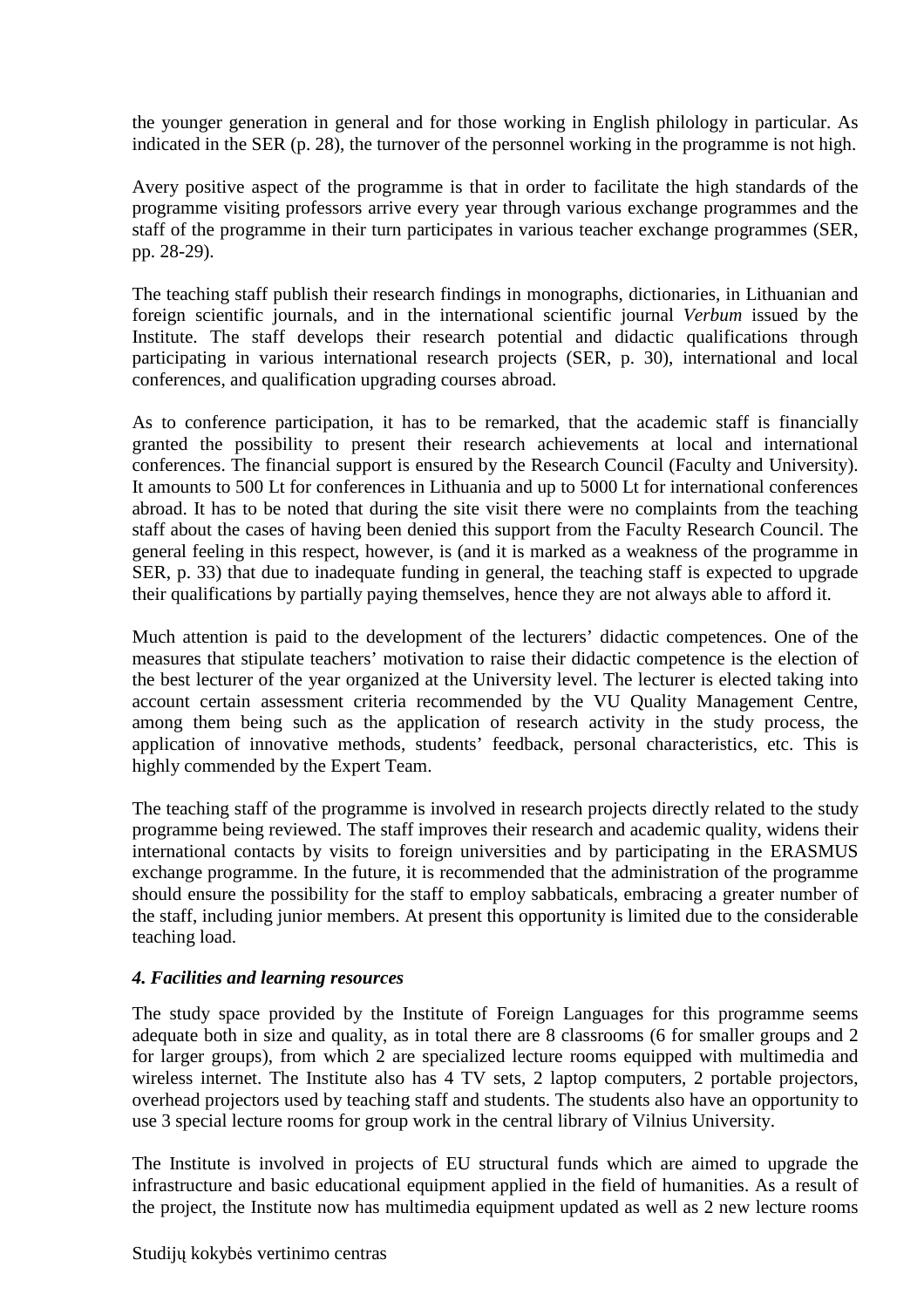seating 40 and 35 students. The premises were also equipped with state-of-the-art audio and video conferencing facilities, interactive boards, interpretation equipment, 2 language learning laboratories (16 workstations each).

Since the start of the programme the Institute has developed close relations with the resource centre of the British Council in Vilnius, the libraries of the American Centre and Vilnius Russian Cultural Centre. The Expert Team supports the Institute's efforts in this area as the students have access to their resources as well.

What is more, students of this study programme have good opportunities for independent work and can use several libraries and reading rooms (Central library of VU, Information Centre for Humanities, National Open Access Scholarly Communication and Information Centre etc.). A large collection of educational films is on offer at Vilnius Russian Cultural Centre. Students can also use electronic databases subscribed by VU. However, during the site visit, students of the programme indicated that there is a lack of textbooks and literature of their particular study topic and that sometimes students have to share the resources with each other. So, the Expert Team recommends that the Institute acquires more books and study materials.

The Institute has adequate arrangements for students' practice. In order to develop students' interpretation skills during Translation Practicum, various interpretation equipment, including, for example 2 interpreters' booths, has been installed in the Institute's "Spaustuves" Auditorium. The guidelines and all the necessary documents for the students' practice are available on the Institute's website. A database of work placements has been started with 14 placements registered so far. The students also have an opportunity to contact Vilnius University Office of International Programmes and Relations and Directorate of Academic Affairs for consultations about practice possibilities within the framework of Erasmus exchange programme.

#### *5. Study process and student assessment*

The admission process of this programme is executed on a competitive basis in accordance with the order established by The Ministry of Science and Education and Vilnius University, the regulations concerning admission to study programmes and the requirements for applicants. All the information is provided on the VU website. The admission grade consists of the weighted coefficients of school leaving examinations and the yearly marks for the subjects studied. The admission grades of the applicants to the programme are sufficiently high, showing that this study programme is popular among the best school graduates.

Although this programme has only been run at the Institute for a relatively short time, the students have gained a sufficiently long experience in scientific research: the students actively assist in organizing international conferences (2011, 2012); the students participate in international projects and conferences  $(2012 - 4$  students,  $2013 - 5$  students); in 2013, three students of the Programme gave a presentation at international scientific conferences, one of them was awarded the third place. These achievements show solid study outcomes, which are highly appreciated in Lithuania and abroad.

Another interesting fact is that the students take part in interdisciplinary projects, e.g., the International Summer School Russia and EU: New Institutions, New Elites, New Images (Kaliningrad, Russia).

It is also remarkable that the first-year students of the programme (the 2009 intake), together with academic staff start to build the traditions of academic, disciplinary cooperation and the traditions of meaningful leisure time. In 2010, the students staged a play, Romeo and Juliet, in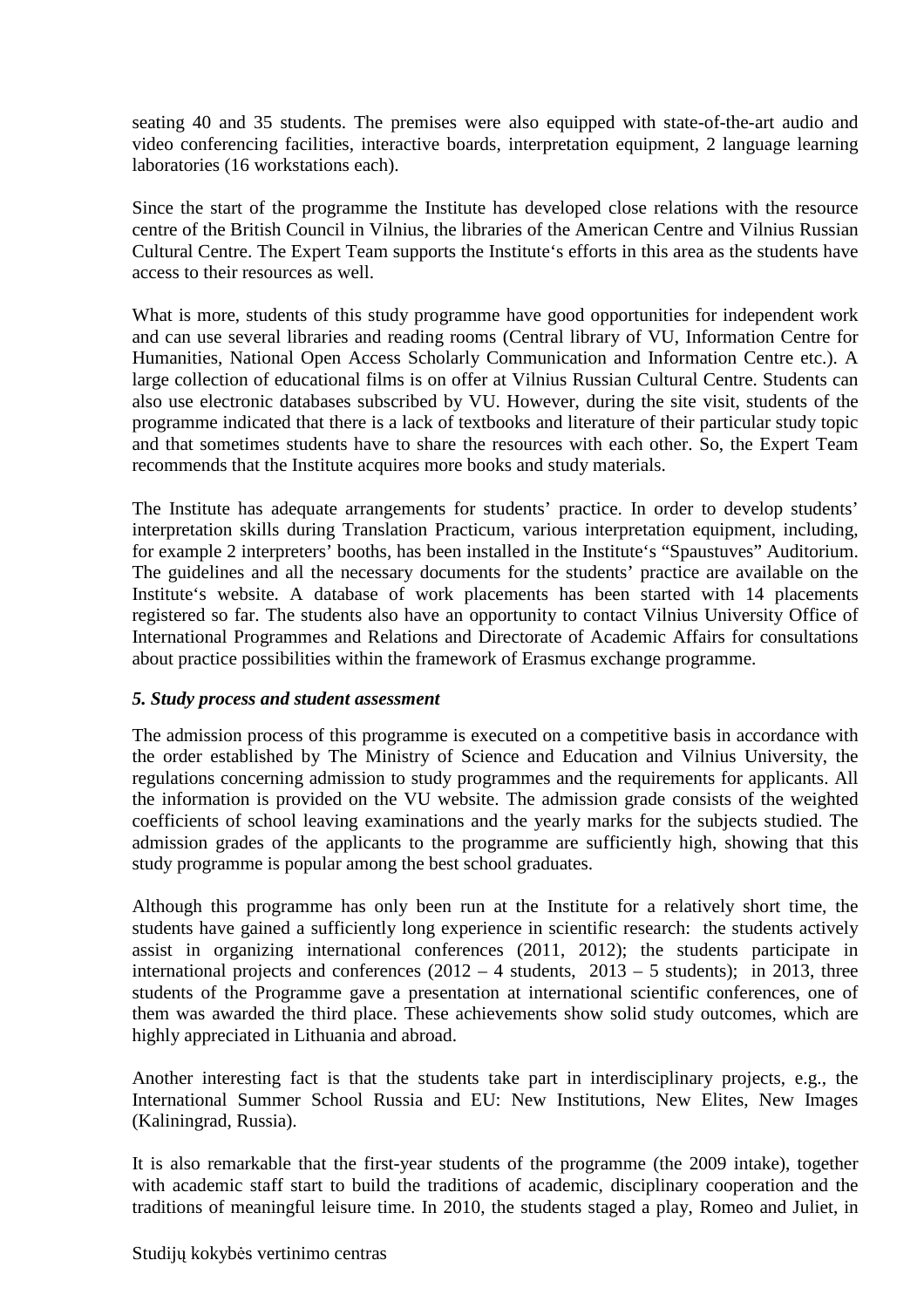English. Both students and teachers actively participate in a camp, initiation ceremony for firstyear students, Christmas at the Institute, film evenings, Tolerance Week, Open Door days etc.

The higher education institution provides academic support through internet website http://www.klausk.vu.lt, where students can ask questions related to academic issues. Moreover, the Deputy Directors provide the students with all the relevant information concerning the studies (schedule, timetables, issues related to general university studies, opportunities for studying abroad, payments for studies, grants, study funding, etc.). All the information is published on the Institute's website. During the first lecture of every subject, the students are informed about the course description, the links of the course with other subjects, the skills which the students will acquire or develop, the co-relation of classroom and independent work, the goals and objectives, the methods, the assessment criteria, etc. However, during the site visit, students of all courses indicated that a more convenient schedule of lectures could be in place as sometimes the lectures are taught at the Institute and at Sauletekis during the same day. Although it may be difficult to arrange teaching in a different way, the Expert Team suggests that the Institute at least checks whether teaching could be arranged more conveniently in the same place on the same day. Additionally, students wanted more consultations, especially for BA theses writing.

There is a system of VU social support, which includes incentive grant, social grant, the one-off social grant, and nomination grant. The grants are awarded in proportion to the year of study according to the number of students in them. Students have an opportunity to take a loan. The students with financial difficulties and the students whose parents work at VU can ask for the fee to be reduced (Dean can reduce 30%–90%). VU hostels are offered to full-time students. The administration of the Institute provides financial support to those students who participate in international projects and conferences. It seems to the Expert Team that the system is good and flexible and the students know the system.

First-year students are provided with academic and social assistance by mentors – senior students of the study programme. The Expert Team thinks that this is a good example of practice.

The students' knowledge and abilities are assessed in compliance with the VU Statute and Study Regulations. The examination assessment is based on a ten-point scoring system. The final assessment is cumulative, so it motivates students to work assiduously the whole semester. Students who question the procedure of the examination or disagree with the evaluation have the right to appeal in written form within 5 days of the publication of the assessment. During the site visit, the Expert Team thought that the assessment system is objective and chosen in accordance with anticipated learning outcomes. None of the students or alumni indicated a case when he/she had been assessed subjectively. The students also stated that regular feedback is provided for all assessments in either oral or written form. However, a more unified system of assessment feedback should be discussed and implemented.

The first final BA papers were defended in 2013. 17 themes out of 27 are comparative in character, others focus on different questions in English and Russian linguistics (translation, phonetics, morphology, stylistics, terminology, cognitive linguistics, etc.). It should be stated that the quality of BA papers seemed to be high and they are linguistically oriented.

The discussions with the administrators, teachers, alumni and social partners made it clear that the Institute maintains good contacts with graduates and observes their employment and professional activities. The scope of professional activities is quite broad: administration, office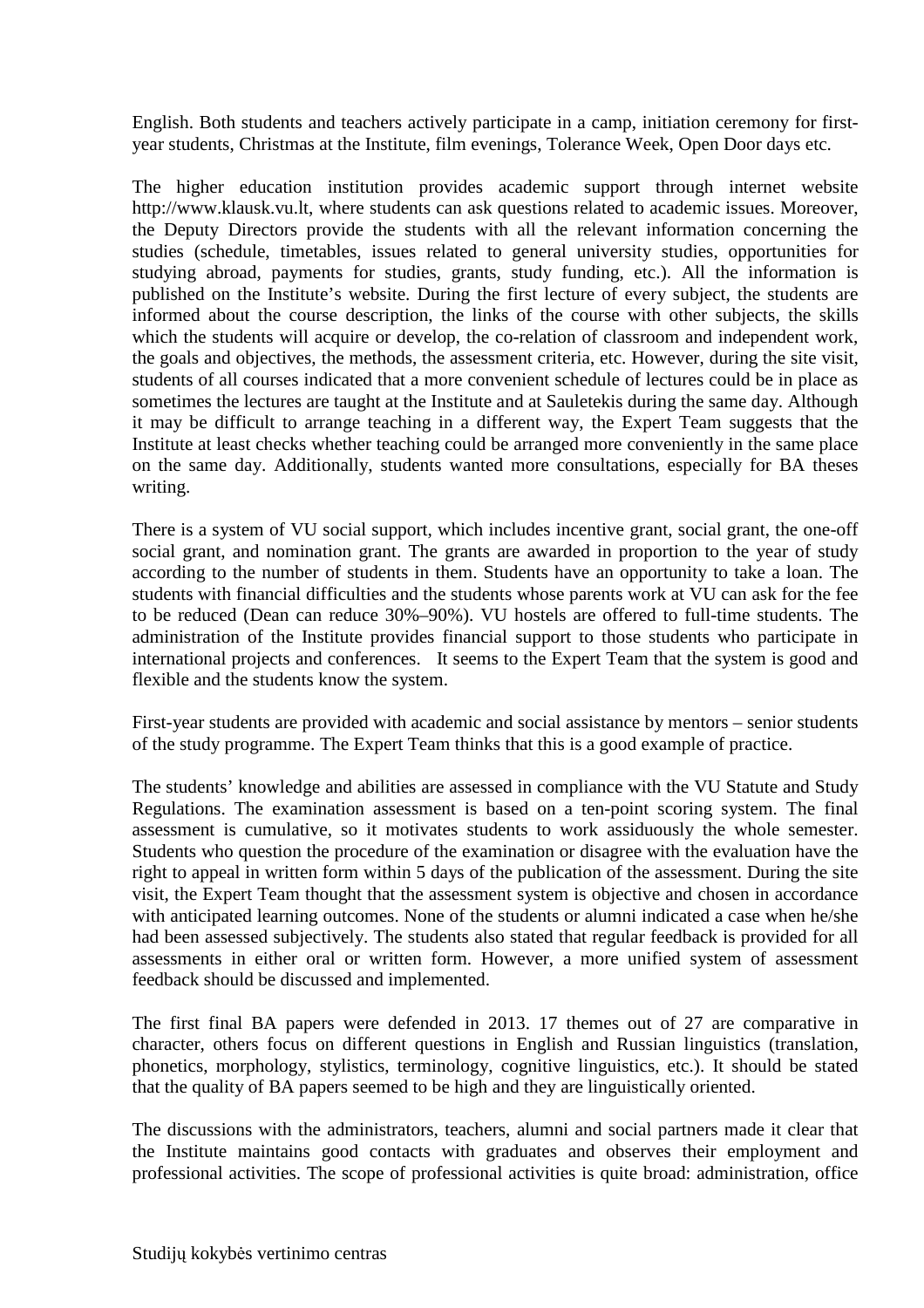work, translation, education, media, science, public relations and personal management. The professional activities of the majority of graduates meet the programme providers' expectations.

The Institute has collaboration contracts with 11 foreign universities. During 2010–2014, six students went to different universities in Bulgaria, Italy and Germany. However, students think that the network of international partners could be extended (especially partners from the UK) in order to offer students better possibilities for studying and doing their internship abroad. The Expert Team would underpin this idea too.

#### *6. Programme management*

Responsibilities for decisions and monitoring of the implementation of the programme are allocated to the Study Programme Committee consisting of staff members, one student representative and one social partner. In practice, it seems on the basis of the site visit that processes of programme management are clear and staff and students are involved in programme development.

Information and data on the implementation of the programme are regularly collected and analysed through the survey of the Quality Management Centre, and in a meeting for lecturers and students after each semester. According to the SER, student participation in opinion polls is low, but during the site visit the Expert Team heard that teachers know all the students of the study programme and feedback is often directly given to the teachers. The impression of the Expert Team was that the study programme is characterised by an informal and enthusiastic atmosphere, which certainly reflects and enhances cooperation between all the parties. For future development, though, it might be a good idea to focus also on more formal and anonymous channels of feedback to make sure that all the students can get their voice heard.

The outcomes of internal and external evaluations of the programme are used for the improvement of the programme. For example, requirements for the writing of annual and BA papers were specified after a meeting organized by the Study Programme Committee, and complaints about too many tests at the same time led to the implementation of continuous assessment in some courses. The graduates reported that the programme has been changed in accordance with their feedback, and the Expert Team observed a strong staff commitment and responsiveness to students' ideas. The proportion of dissatisfied students reported in the SER is nevertheless relatively high (15%–22%). Teachers and students thought that this is because dissatisfied students are not motivated as they may have misunderstood the academic aims of the programme. Perhaps the objectives of the programme as an academic programme – not just as a language skills programme – could be formulated more clearly to the prospective applicants.

The evaluation and improvement processes involve social partners. During the site visit Expert Team heard that the programme staff is extremely willing to consider working life needs. The internal quality assurance measures seem to be effective and efficient as a system as feedback has resulted in programme development.

It seems that communication and managing change are weak points at the University of Vilnius more generally. A practical way of enhancing communication with 'stakeholders' and students as well as prospective applicants would be to develop a comprehensive student handbook<sup>1</sup> to clarify

 $\overline{a}$ 

<sup>&</sup>lt;sup>1</sup> A Student Handbook could include the following sections: 1) An introduction from the programme leader *welcoming the students to the programme, and introducing him- or herself.* 

*<sup>2)</sup> Names of all staff involved, their contact details and their office hours.* 

*<sup>3)</sup> General information (about where the 'welcome' meeting is taking place, information about the staff-student*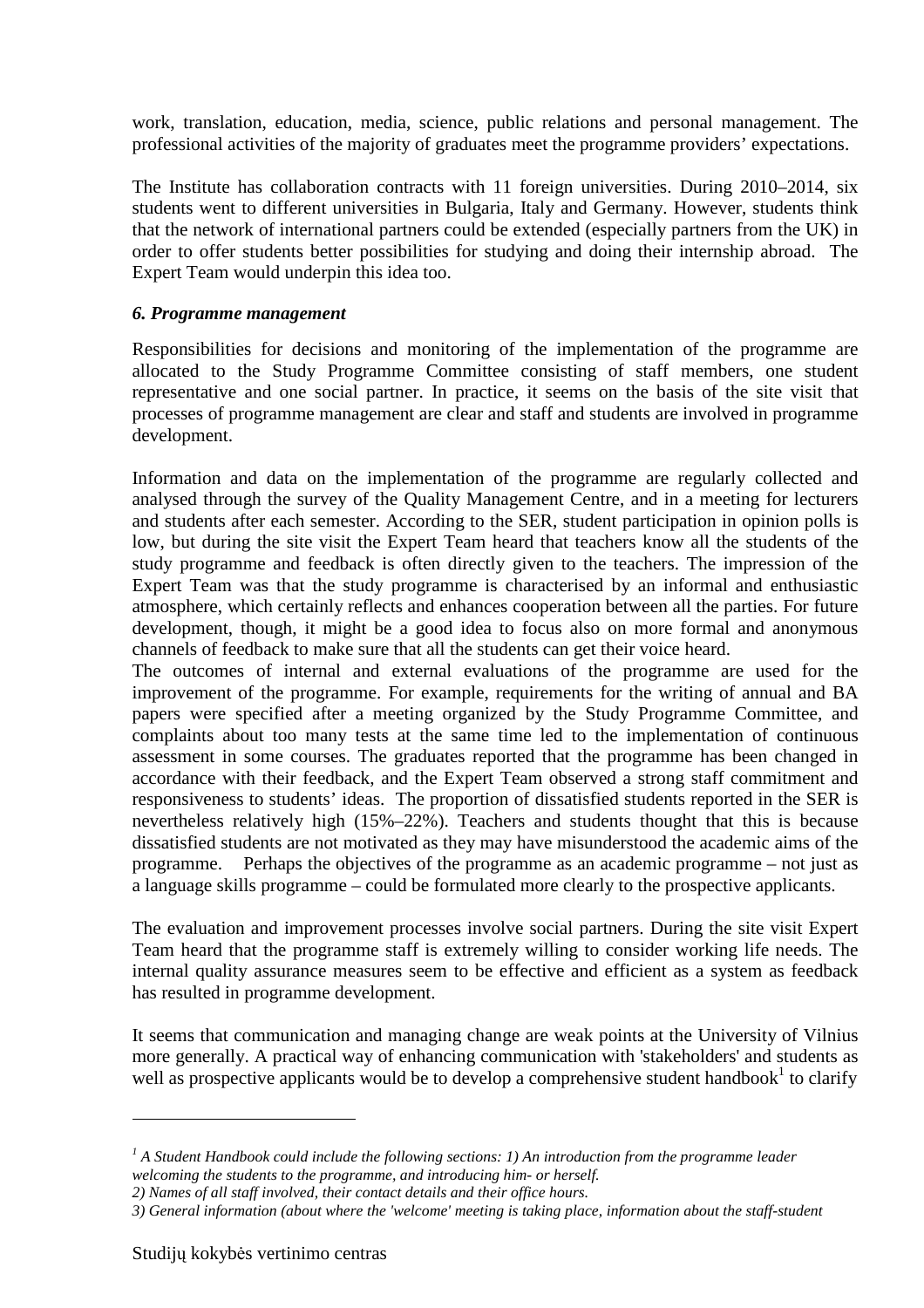e.g. the programme structure and aims, student progression through the programme, and career options and requirements for qualifications (e.g. teacher).

#### III. RECOMMENDATIONS

- 1. It is recommended that the degree title be changed from the degree title of BA in Linguistics into BA in Applied Linguistics as it would be more accurate in relation to the content and learning outcomes of the programme.
- 2. Implement a modular study system in line with the rest of the university to make it easier for students to include study modules from other subjects.
- 3. Bring a more focused approach to the teaching of linguistics in the two languages, e.g. by offering a theoretically oriented, comparative course dealing with topics where Russian and English offer different challenges. It would be useful for thesis writing as many BA theses deal with comparative topics; it would also enhance students' general linguistic understanding if both languages were viewed within the same linguistic framework rather than as separate entities within their own traditions.
- 4. The Institute could get more textbooks and literature for the study programme in order to get enough learning materials for all the students.
- 5. Develop a student handbook to clarify the programme structure and aims, student progression through the programme, and career options and requirements for qualifications (e.g. teacher). It would be helpful for students' academic and professional orientation and progress.
- 6. The Institute should try to include partners from the United Kingdom (UK) as students miss opportunities for exchange in UK universities.
- 7. Minor studies should involve more specializations (Accounting, Logistics, IT, etc.).

*8) The programme timetable.* 

<u>.</u>

*10) Notes on the writing, presentation and submission of essays and dissertation.* 

*liaison committee, who students should approach with their enquiries in the first instance).* 

*<sup>4)</sup> A table of the structure of the degree, showing students how they can/should put their programme together from the different modules, including information about core and optional courses.* 

*<sup>5)</sup> A summary of the regulation information about progression from first to second year, and into the dissertation (marks required, etc.).* 

*<sup>6)</sup> Some basic information about the dissertation (credits, course and structure, length, the nature of research, deadlines)*

*<sup>7)</sup> Course and assessment information (a list of individual modules, their assessment methods and deadlines, their relationship to the programme learning outcomes, a brief description of their contents and recommended reading, name of the teacher, contact information for the teacher, a link to more detailed information on the university's webpages).* 

*<sup>9)</sup> Advice on Student Support and academic guidance; late coursework and plagiarism; illness and disability adjustments. (This could be held more centrally as a separate document for the Faculty.)* 

*<sup>11)</sup> Notes on feedback: how the staff give their feedback to students, and what the students should expect from the different teachers on the course in terms of academic feedback.* 

*<sup>12)</sup> An explicit statement of the marking scheme (what qualities does work have to have to get a particular grade?).*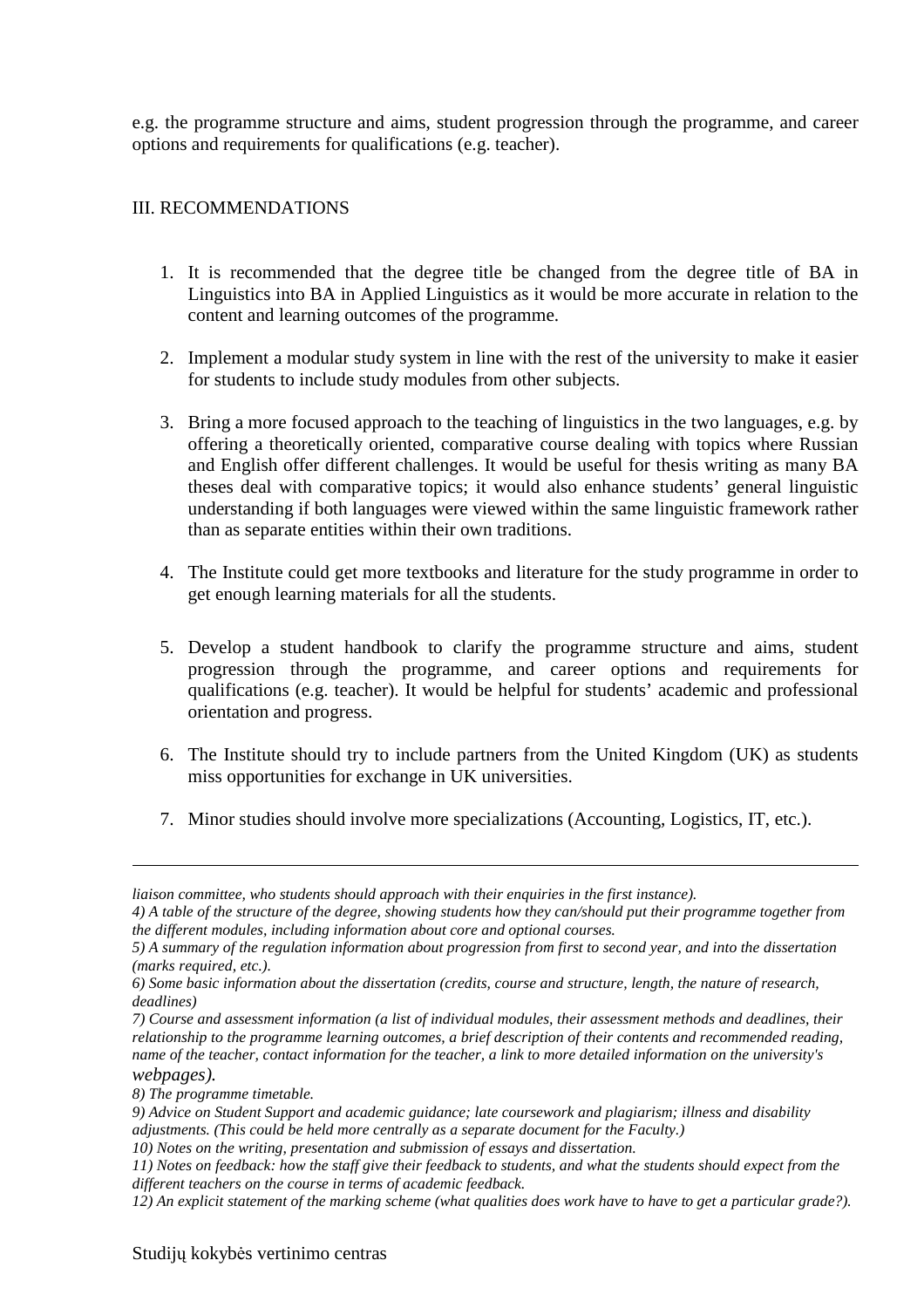- 8. Ensure the possibility for the staff to employ sabbaticals, embracing a greater number of the staff, including junior members. At present this opportunity is limited due to the considerable teaching load.
- 9. Continue the practice of inviting English speaking lecturers from abroad.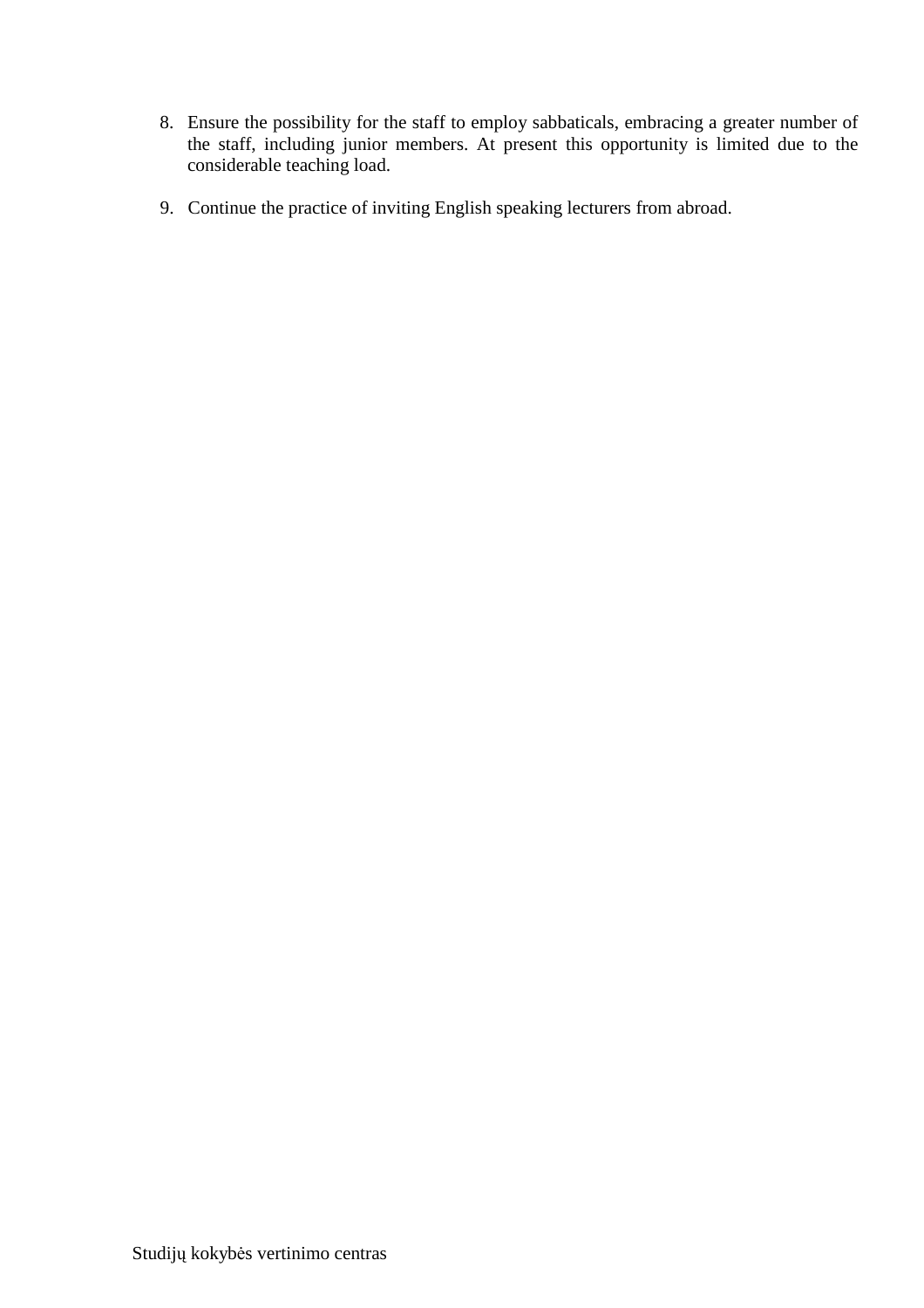#### IV. SUMMARY

The BA study programme English and Russian Languages offered by the Institute of Foreign Languages, Vilnius University, aims to develop communicative skills in English and Russian to the CEFR levels C1–C2 and to provide students with practical translation and interpretation skills as well as skills in linguistic research. The teachers of the programme have clear views of what they want to achieve and the students are well aware of the learning outcomes and requirements. The programme is also very clearly based on the Lithuanian labour market demand of multilingual professionals. A substantial part of the degree is given over to practical work on Russian and English language studies, with translation becoming increasingly important in the final two years. However, there are no courses in interpretation. Since linguistics is largely taught in the English classes and Russian and English have different linguistic traditions, the Institute could bring a more focused approach to the teaching of linguistics in the two languages so that the methods of analysis and questions approached harmonised better. As the main objectives of the degree are to graduate highly proficient users of English and Russian, it would be appropriate to change the degree from a BA in Linguistics to a BA in Applied Linguistics, even though the quality of the BA papers is high and they are linguistically oriented. Overall, the scope of the programme is sufficient to meet the learning outcomes and the degree is largely successful.

The programme is run by experienced and highly qualified academic staff with corresponding scientific degrees, and also distinguished lecturer practitioners, among them native speakers. This fact is a significant asset for a foreign language programme. Although measures are taken to support staff development, it seems that the high teaching load and the financial cost of foreign conferences somewhat hinder this enterprise. In the future, it is recommended that the administration of the programme should ensure the possibility for the staff to employ sabbaticals.

The admission grades of the applicants to the programme are sufficiently high, showing that the programme is popular among the best school graduates. The study process and student assessment include involving students and staff in building academic and disciplinary cooperation as well as meaningful leisure time. The Institute, moreover, provides academic support through an internet website, where students can ask questions related to academic issues. Students can participate in the Erasmus Exchange programme, but unfortunately the Institute has no partners in English speaking countries. Although the programme pays attention to working life needs, students should have more opportunities for professionally oriented specialiazation in their studies. To make such specialization possible it may be necessary to develop a modular study system in line with the rest of Vilnius University. The facilities provided by the Institute are good although the students would like to have more books as they now need to share, and sometimes study schedules cause difficulties as students have to move physically from one location to another during the day.

One of the most distinctive features of the programme is its massive responsiveness to the views of the students and wider community.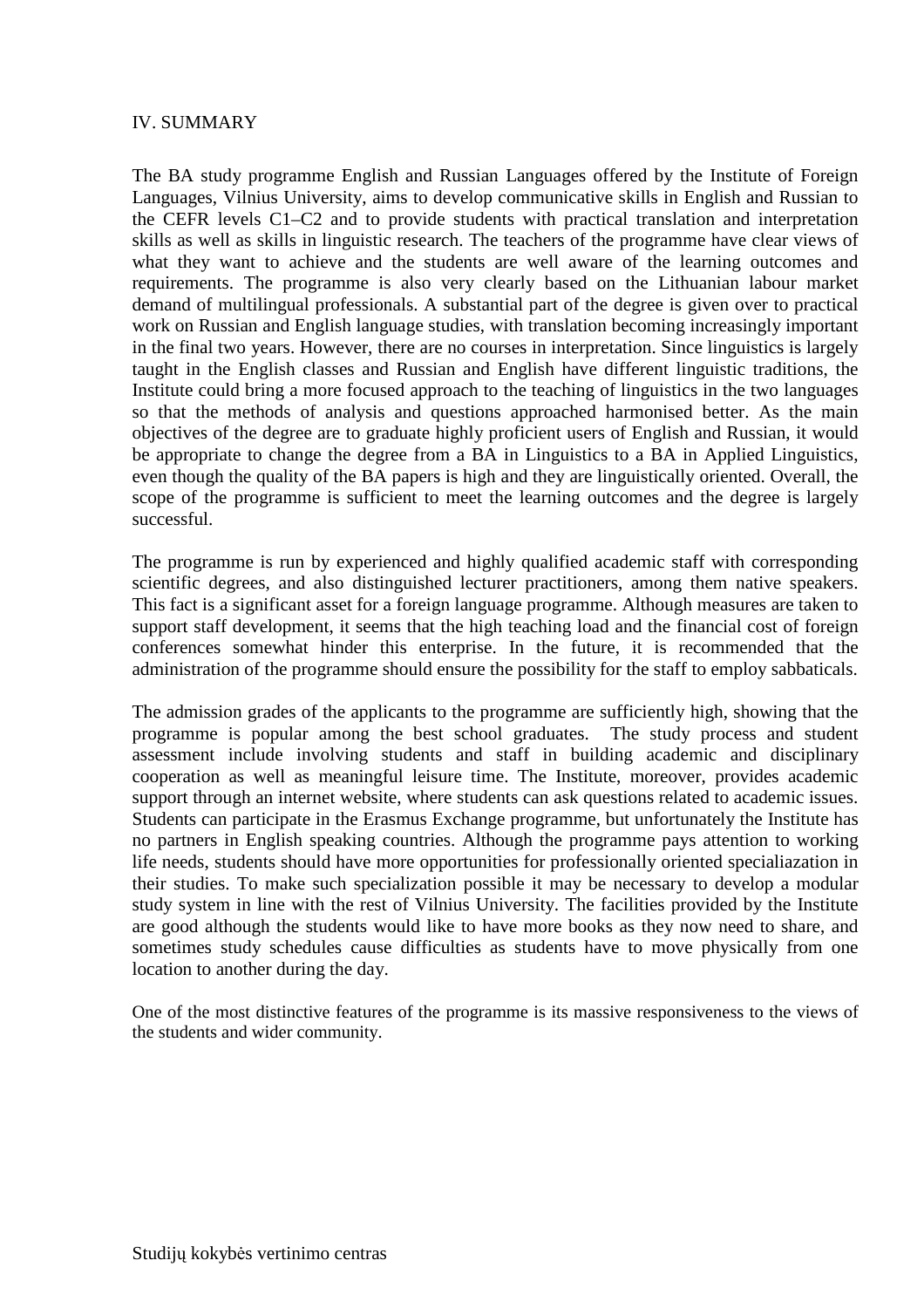#### V. GENERAL ASSESSMENT

The study programme English and Russian languages (state code – 612Q10001) at Vilnius university is given **positive** evaluation.

| No.              | <b>Evaluation Area</b>                                                                                     | <b>Evaluation Area</b><br>in Points* |
|------------------|------------------------------------------------------------------------------------------------------------|--------------------------------------|
| 1.               | Programme aims and learning outcomes                                                                       |                                      |
| 2.               | Curriculum design                                                                                          | 3                                    |
| 3.               | <b>Staff</b>                                                                                               |                                      |
| $\overline{4}$ . | Material resources                                                                                         |                                      |
| 5.               | Study process and assessment (student admission, study process<br>student support, achievement assessment) |                                      |
| 6.               | Programme management (programme administration, internal quality<br>assurance)                             |                                      |
|                  | <b>Total:</b>                                                                                              | 19                                   |

*Study programme assessment in points by evaluation areas*.

\*1 (unsatisfactory) - there are essential shortcomings that must be eliminated;

2 (satisfactory) - meets the established minimum requirements, needs improvement;

3 (good) - the field develops systematically, has distinctive features;

4 (very good) - the field is exceptionally good.

Grupės vadovas:<br>Team leader:

Prof. dr. Minna Palander-Collin

Grupės nariai:<br>Team members:

Prof. Zaiga Ikere Prof. Nikolas Gisborne Dr. Nijolė Merkienė Simonas Valionis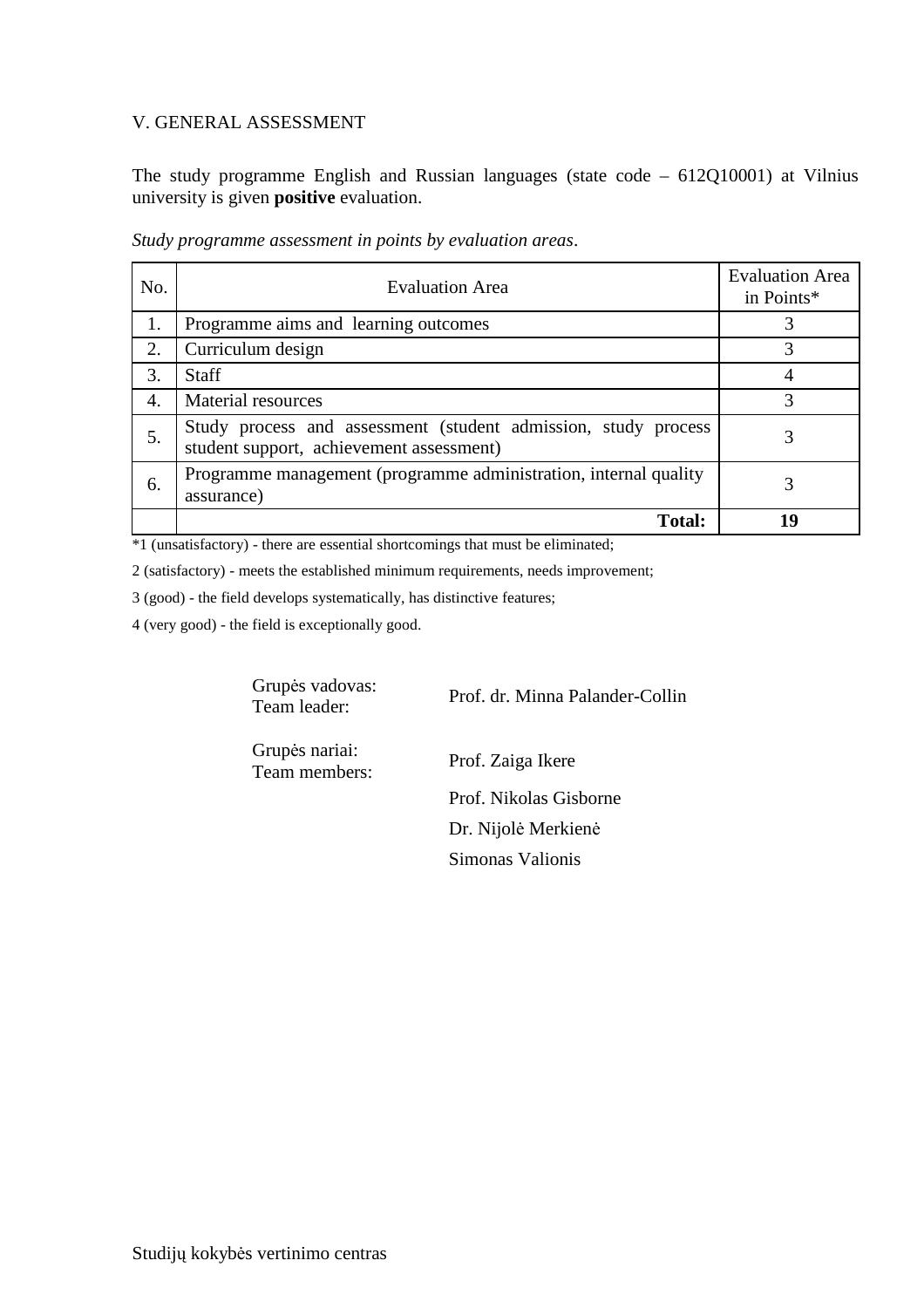#### **VILNIAUS UNIVERSITETO PIRMOSIOS PAKOPOS STUDIJŲ PROGRAMOS** *ANGLŲ IR RUSŲ KALBOS* **(VALSTYBINIS KODAS – 612Q10001) 2014-08-05 EKSPERTINIO VERTINIMO IŠVADŲ NR. SV4-428 IŠRAŠAS**

<...>

#### V. APIBENDRINAMASIS ĮVERTINIMAS

Vilniaus universiteto studijų programa *Anglų ir rusų kalbos* (valstybinis kodas – 612Q10001) vertinama teigiamai.

| Eil. | Vertinimo sritis                                 | <b>Srities</b><br>įvertinimas, |
|------|--------------------------------------------------|--------------------------------|
| Nr.  |                                                  | balais*                        |
| 1.   | Programos tikslai ir numatomi studijų rezultatai | 3                              |
| 2.   | Programos sandara                                | 3                              |
| 3.   | Personalas                                       | 4                              |
| 4.   | Materialieji ištekliai                           | 3                              |
| 5.   | Studijų eiga ir jos vertinimas                   | 3                              |
| 6.   | Programos vadyba                                 | 3                              |
|      | Iš viso:                                         | 19                             |

\* 1 - Nepatenkinamai (yra esminių trūkumų, kuriuos būtina pašalinti)

2 - Patenkinamai (tenkina minimalius reikalavimus, reikia tobulinti)

3 - Gerai (sistemiškai plėtojama sritis, turi savitų bruožų)

4 - Labai gerai (sritis yra išskirtinė)

<...>

#### IV. SANTRAUKA

Bakalauro studijų programa *Anglų ir rusų kalbos*, kurią vykdo Vilniaus universiteto Užsienio kalbų institutas, siekia lavinti bendravimo anglų ir rusų kalbomis gebėjimus, kad jis atitiktų Bendrųjų Europos kalbų metmenų (CEFR) C1–C2 lygius, ir studentų praktinius vertimo raštu ir žodžiu gebėjimus bei lingvistinių tyrimų gebėjimus. Studijų programos dėstytojai turi aiškią nuomonę apie tai, ko jie nori pasiekti, o studentai labai gerai žino numatomus studijų rezultatus ir reikalavimus. Studijų programa taip pat aiškiai pagrįsta daugiakalbių profesionalų poreikiu Lietuvos darbo rinkoje. Didelė studijų programos dalis skiriama praktiniam darbui, kurį sudaro rusų ir anglų kalbų studijos, o paskutiniuose dviejuose studijų kursuose daugiau dėmesio skiriama vertimams raštu. Vis dėlto nėra vertimo žodžiu kursų. Kadangi lingvistika dažniausiai dėstoma per anglų kalbos paskaitas, o rusų ir anglų kalbų lingvistinės tradicijos skiriasi, Institutas galėtų daugiau dėmesio skirti lingvistikos dėstymui abiem kalbomis, kad analizės metodai ir keliami klausimai būtų labiau suderinti. Kadangi pagrindinis studijų programos tikslas – rengti absolventus, puikiai mokančius anglų ir rusų kalbas, būtų geriau pakeisti laipsnio pavadinimą iš lingvistikos bakalauro į taikomosios lingvistikos bakalaurą, net jeigu bakalauro darbų kokybė yra aukšta ir jie orientuoti į lingvistiką. Apskritai studijų programos apimtis yra pakankama studijų rezultatams pasiekti ir ji yra gana sėkminga.

Studijų programą vykdo patyręs ir aukštos kvalifikacijos akademinis personalas, turintis atitinkamus mokslinius laipsnius, bei pasižymėję lektoriai praktikai, tarp kurių yra gimtakalbių.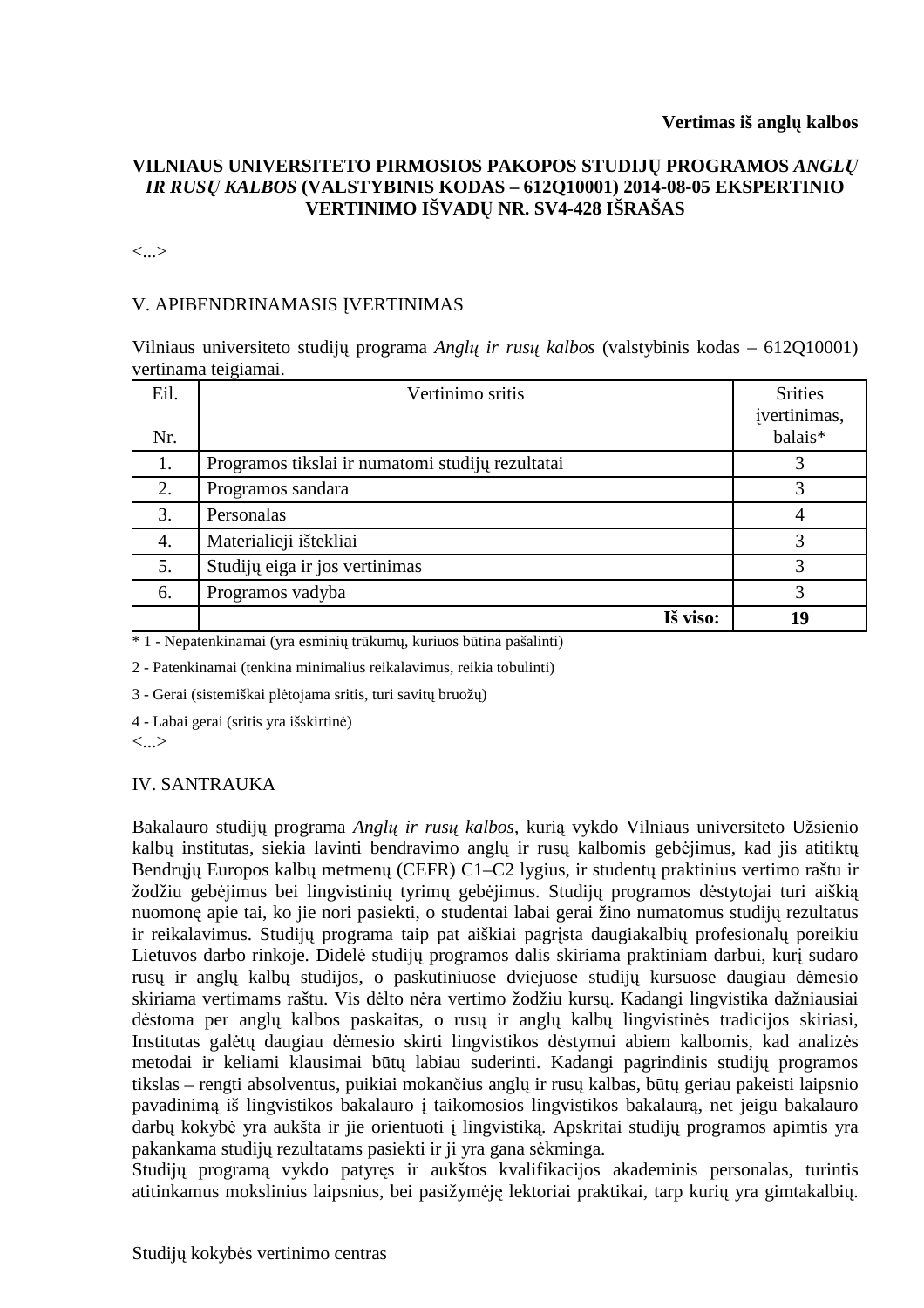Tai labai didelis užsienio kalbos studijų programos pranašumas. Nors imamasi priemonių personalo tobulėjimui skatinti, atrodo, kad didelis dėstymo krūvis ir finansinės konferencijų užsienyje sąnaudos šiek tiek kliudo šiai iniciatyvai. Rekomenduojama ateityje administruojant studijų programą užtikrinti galimybę darbuotojams gauti akademines atostogas.

Stojančiųjų priėmimo į studijų programą balai – pakankamai aukšti, tai rodo, kad studijų programa populiari tarp geriausių abiturientų. Studijų procesas ir studentų vertinimas apima studentų ir personalo akademinio ir dalykinio bendradarbiavimo skatinimą bei prasmingą laisvalaikį. Be to, Institutas teikia akademinę paramą interneto svetainėje, kur studentai gali užduoti su akademiniais reikalais susijusius klausimus. Studentai gali dalyvauti *Erasmus* mainų programoje, tačiau, deja, Institutas neturi partnerių angliškai kalbančiose šalyse. Nors studijų programoje kreipiamas dėmesys į profesinio gyvenimo poreikius, studijose studentams turėtų būti suteikta daugiau profesinės specializacijos galimybių. Siekiant įvesti specializaciją, gali tekti sukurti modulinių studijų sistemą, kuri taikoma visame likusiame Vilniaus universitete. Instituto materialieji ištekliai – geri, nors studentai norėtų daugiau knygų, nes dabar jie turi jomis dalytis, ir kartais kyla sunkumų dėl paskaitų tvarkaraščio, nes studentai turi tą pačią dieną vykti iš vienos vietos į kitą.

Šią studijų programą iš kitų labiausiai išskiria jautrus reagavimas į studentų ir platesnės bendruomenės nuomonę.

#### **<…>**

#### III. REKOMENDACIJOS

- 1. Rekomenduojama pakeisti laipsnio pavadinimą iš lingvistikos bakalauro į taikomosios lingvistikos bakalaurą, nes jis tiksliau atspindėtų studijų programos turinį ir studijų rezultatus.
- 2. Įdiegti modulinę studijų sistemą, kaip tai daroma visame likusiame universitete, kad studentams būtų lengviau studijuoti kitų studijų dalykų studijų modulius.
- 3. Daugiau dėmesio skirti lingvistikos dėstymui dviem kalbomis, pavyzdžiui, parengti teorinį, lyginamąjį kursą, kuriame būtų nagrinėjamos temos, kuriose rusų ir anglų kalbos kelia skirtingus iššūkius. Jis būtų naudingas rašant baigiamąjį darbą, nes daugelyje bakalauro baigiamųjų darbų nagrinėjamos lyginamosios temos. Jis taip pat pagerintų studentų bendrą lingvistinį supratimą, jeigu į abi kalbas būtų žvelgiama iš tos pačios lingvistinės perspektyvos, o ne kaip į atskirus vienetus su savo tradicijomis.
- 4. Institutas galėtų įsigyti daugiau šiai studijų programai skirtų vadovėlių ir literatūros, kad visi studentai turėtų pakankamai studijų medžiagos.
- 5. Parengti studento vadovą, kuriame būtų paaiškinta studijų programos struktūra ir tikslai, studento studijų eiga studijų programoje ir karjeros galimybės bei kvalifikacijos reikalavimai (pavyzdžiui, mokytojams). Jis būtų naudingas studentų akademinei ir profesinei orientacijai bei pažangai.
- 6. Institutas turėtų pamėginti užmegzti ryšius su partneriais iš Jungtinės Karalystės (JK), nes studentams trūksta galimybių dalyvauti mainuose su JK universitetais.
- 7. Gretutinės studijos turėtų būti labiau specializuotos (apskaita, logistika, IT ir pan.).